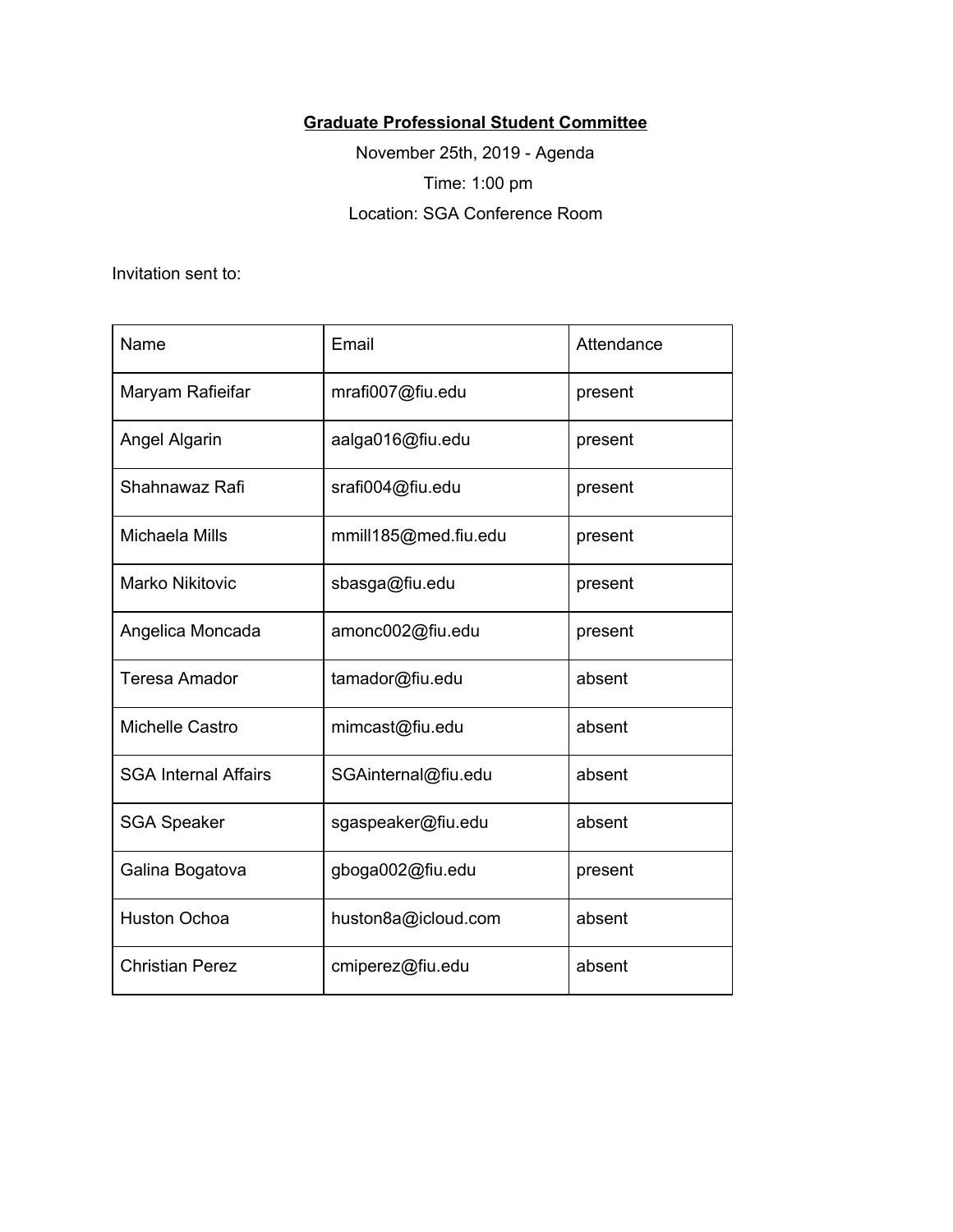For this meeting we will address the following points:

- 1. GSAW
	- Students suggest to have more appreciation
	- Funds available:
	- Dates for the call for abstract:
	- Abstract submission deadlines:
	- Social: March 31st from 5 to 8
	- Decide the location of the social: Faculty club or frost museum (Angelica will email the museum for?
	- Decide the social entertainer ideas (Rafi will research the options)
		- i. Comedian
		- ii. Magician
		- iii. Band
	- Incorporate some student input (sticky notes)? ([https://docs.google.com/document/d/1yKJ5cILzLTODP0iPSGrtZsHbAz2qbw6Nd](https://docs.google.com/document/d/1yKJ5cILzLTODP0iPSGrtZsHbAz2qbw6NdduiqyxhmqM/edit?usp=sharing) [duiqyxhmqM/edit?usp=sharing](https://docs.google.com/document/d/1yKJ5cILzLTODP0iPSGrtZsHbAz2qbw6NdduiqyxhmqM/edit?usp=sharing))
- 2. Discussion of budget
	- Galina: idea of use of a&s funds for emergency funds for graduate students
		- i. She will create a survey or a way to show their financial constraints
- 3. Email from the Office of Admissions. Will be hosting an event on January  $30<sup>th</sup>$  from 1:00 PM to 3:00 PM in GC to promote all of the different Master's programs.

Are looking for the following:

- Five to six graduate students that would be interested in being part of a student Q&A panel about their experience as an FIU grad school student
- Two students that would like to be interviewed on their experience as a part of the promotional materials that we will be sending out to students (Quick interview, 4 to 5 questions on your program and academic experience with a photo. Preferably a humanities student and a STEM student to get differing perspectives)